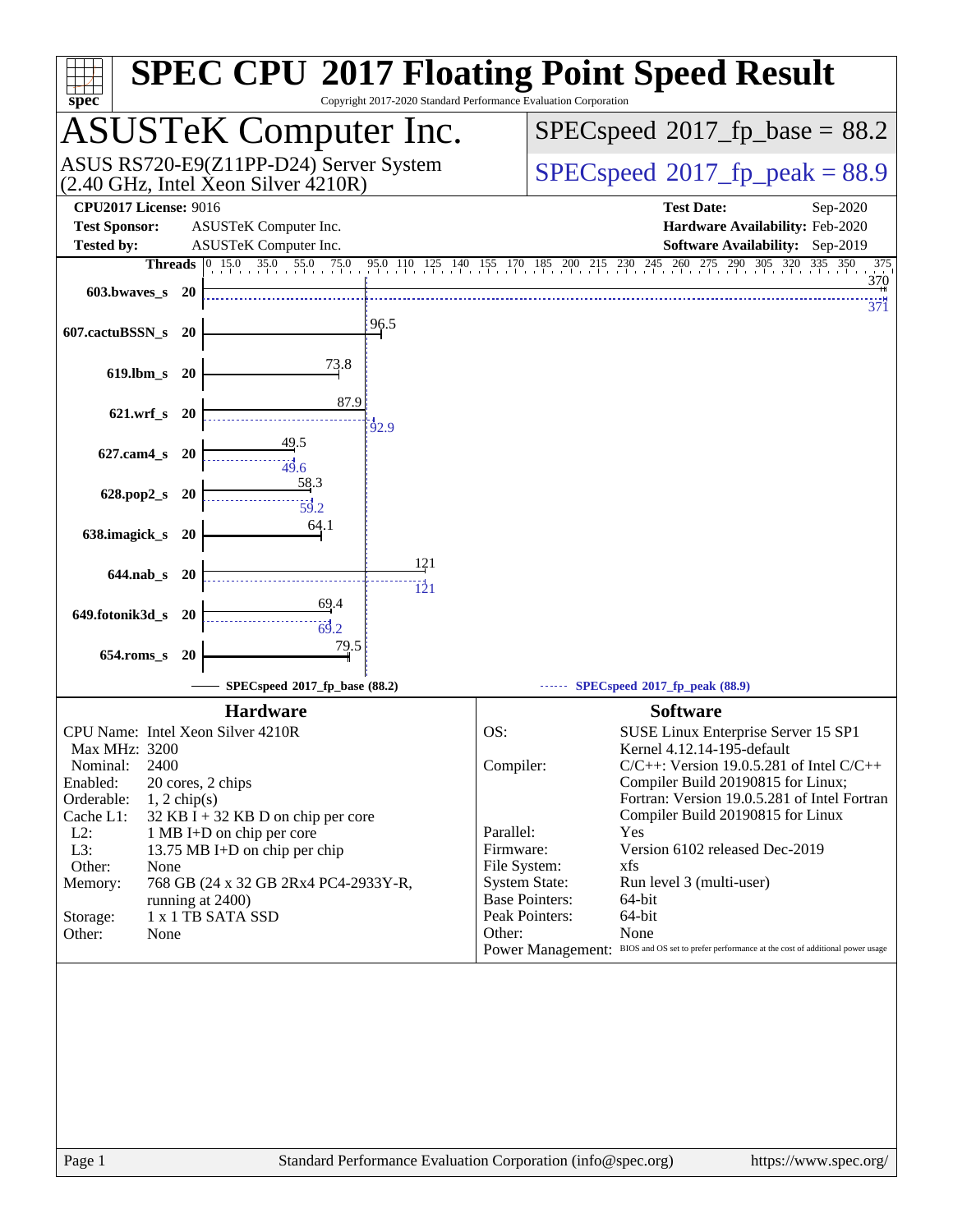# **[spec](http://www.spec.org/)**

# **[SPEC CPU](http://www.spec.org/auto/cpu2017/Docs/result-fields.html#SPECCPU2017FloatingPointSpeedResult)[2017 Floating Point Speed Result](http://www.spec.org/auto/cpu2017/Docs/result-fields.html#SPECCPU2017FloatingPointSpeedResult)**

Copyright 2017-2020 Standard Performance Evaluation Corporation

## ASUSTeK Computer Inc.

 $(2.40 \text{ GHz}, \text{Intel } \hat{\text{X}}$ con Silver  $4210\text{R}$ ) ASUS RS720-E9(Z11PP-D24) Server System  $SPIECSpeed^{\circ}2017$  fp\_peak = 88.9

 $SPECspeed*2017_fp\_base = 88.2$  $SPECspeed*2017_fp\_base = 88.2$ 

**[Test Sponsor:](http://www.spec.org/auto/cpu2017/Docs/result-fields.html#TestSponsor)** ASUSTeK Computer Inc. **[Hardware Availability:](http://www.spec.org/auto/cpu2017/Docs/result-fields.html#HardwareAvailability)** Feb-2020 **[Tested by:](http://www.spec.org/auto/cpu2017/Docs/result-fields.html#Testedby)** ASUSTeK Computer Inc. **[Software Availability:](http://www.spec.org/auto/cpu2017/Docs/result-fields.html#SoftwareAvailability)** Sep-2019

**[CPU2017 License:](http://www.spec.org/auto/cpu2017/Docs/result-fields.html#CPU2017License)** 9016 **[Test Date:](http://www.spec.org/auto/cpu2017/Docs/result-fields.html#TestDate)** Sep-2020

### **[Results Table](http://www.spec.org/auto/cpu2017/Docs/result-fields.html#ResultsTable)**

|                                    | <b>Base</b>    |                |       |                |       | <b>Peak</b>    |            |                |                |              |                |              |                |              |
|------------------------------------|----------------|----------------|-------|----------------|-------|----------------|------------|----------------|----------------|--------------|----------------|--------------|----------------|--------------|
| <b>Benchmark</b>                   | <b>Threads</b> | <b>Seconds</b> | Ratio | <b>Seconds</b> | Ratio | <b>Seconds</b> | Ratio      | <b>Threads</b> | <b>Seconds</b> | <b>Ratio</b> | <b>Seconds</b> | <b>Ratio</b> | <b>Seconds</b> | <b>Ratio</b> |
| $603.bwaves$ s                     | 20             | 159            | 371   | 160            | 368   | 159            | <b>370</b> | 20             | 160            | 370          | 159            | <b>371</b>   | 159            | 372          |
| 607.cactuBSSN s                    | 20             | 173            | 96.4  | 173            | 96.5  | 172            | 96.8       | 20             | 173            | 96.4         | 173            | 96.5         | 172            | 96.8         |
| $619.1$ bm s                       | 20             | 71.1           | 73.7  | 71.0           | 73.8  | 71.0           | 73.8       | 20             | 71.1           | 73.7         | 71.0           | 73.8         | 71.0           | 73.8         |
| $621$ .wrf s                       | 20             | 151            | 87.8  | 150            | 87.9  | 150            | 87.9       | 20             | 142            | 92.9         | 143            | 92.7         | 142            | 93.2         |
| $627$ .cam $4 \text{ s}$           | 20             | 179            | 49.5  | 179            | 49.5  | 179            | 49.4       | 20             | 179            | 49.6         | 179            | 49.6         | 180            | 49.3         |
| $628.pop2_s$                       | 20             | 204            | 58.2  | 204            | 58.3  | 203            | 58.6       | 20             | <b>200</b>     | 59.2         | 199            | 59.6         | 201            | 58.9         |
| 638.imagick_s                      | 20             | 226            | 63.9  | 225            | 64.1  | 225            | 64.2       | 20             | 226            | 63.9         | 225            | 64.1         | 225            | 64.2         |
| $644$ .nab s                       | 20             | 145            | 121   | 145            | 121   | 145            | 121        | 20             | 145            | 121          | 145            | <u> 121</u>  | 145            | 121          |
| 649.fotonik3d s                    | 20             | <b>131</b>     | 69.4  | 131            | 69.6  | 132            | 69.2       | 20             | 132            | 69.0         | 132            | 69.3         | 132            | 69.2         |
| $654$ .roms s                      | 20             | 198            | 79.6  | 200            | 78.8  | <u> 198</u>    | 79.5       | 20             | 198            | 79.6         | 200            | 78.8         | <u>198</u>     | 79.5         |
| $SPECspeed*2017$ fp base =<br>88.2 |                |                |       |                |       |                |            |                |                |              |                |              |                |              |

**[SPECspeed](http://www.spec.org/auto/cpu2017/Docs/result-fields.html#SPECspeed2017fppeak)[2017\\_fp\\_peak =](http://www.spec.org/auto/cpu2017/Docs/result-fields.html#SPECspeed2017fppeak) 88.9**

Results appear in the [order in which they were run.](http://www.spec.org/auto/cpu2017/Docs/result-fields.html#RunOrder) Bold underlined text [indicates a median measurement](http://www.spec.org/auto/cpu2017/Docs/result-fields.html#Median).

### **[Operating System Notes](http://www.spec.org/auto/cpu2017/Docs/result-fields.html#OperatingSystemNotes)**

 Stack size set to unlimited using "ulimit -s unlimited" OS set to performance mode via cpupower frequency-set -g performance

### **[Environment Variables Notes](http://www.spec.org/auto/cpu2017/Docs/result-fields.html#EnvironmentVariablesNotes)**

Environment variables set by runcpu before the start of the run: KMP\_AFFINITY = "granularity=fine,compact" LD LIBRARY PATH =  $\sqrt{190u5/lib/intel64}$ " OMP\_STACKSIZE = "192M"

### **[General Notes](http://www.spec.org/auto/cpu2017/Docs/result-fields.html#GeneralNotes)**

 Binaries compiled on a system with 1x Intel Core i9-9900K CPU + 64GB RAM memory using Redhat Enterprise Linux 8.0 Transparent Huge Pages enabled by default Prior to runcpu invocation Filesystem page cache synced and cleared with: sync; echo 3> /proc/sys/vm/drop\_caches NA: The test sponsor attests, as of date of publication, that CVE-2017-5754 (Meltdown) is mitigated in the system as tested and documented. Yes: The test sponsor attests, as of date of publication, that CVE-2017-5753 (Spectre variant 1) is mitigated in the system as tested and documented. Yes: The test sponsor attests, as of date of publication, that CVE-2017-5715 (Spectre variant 2) is mitigated in the system as tested and documented.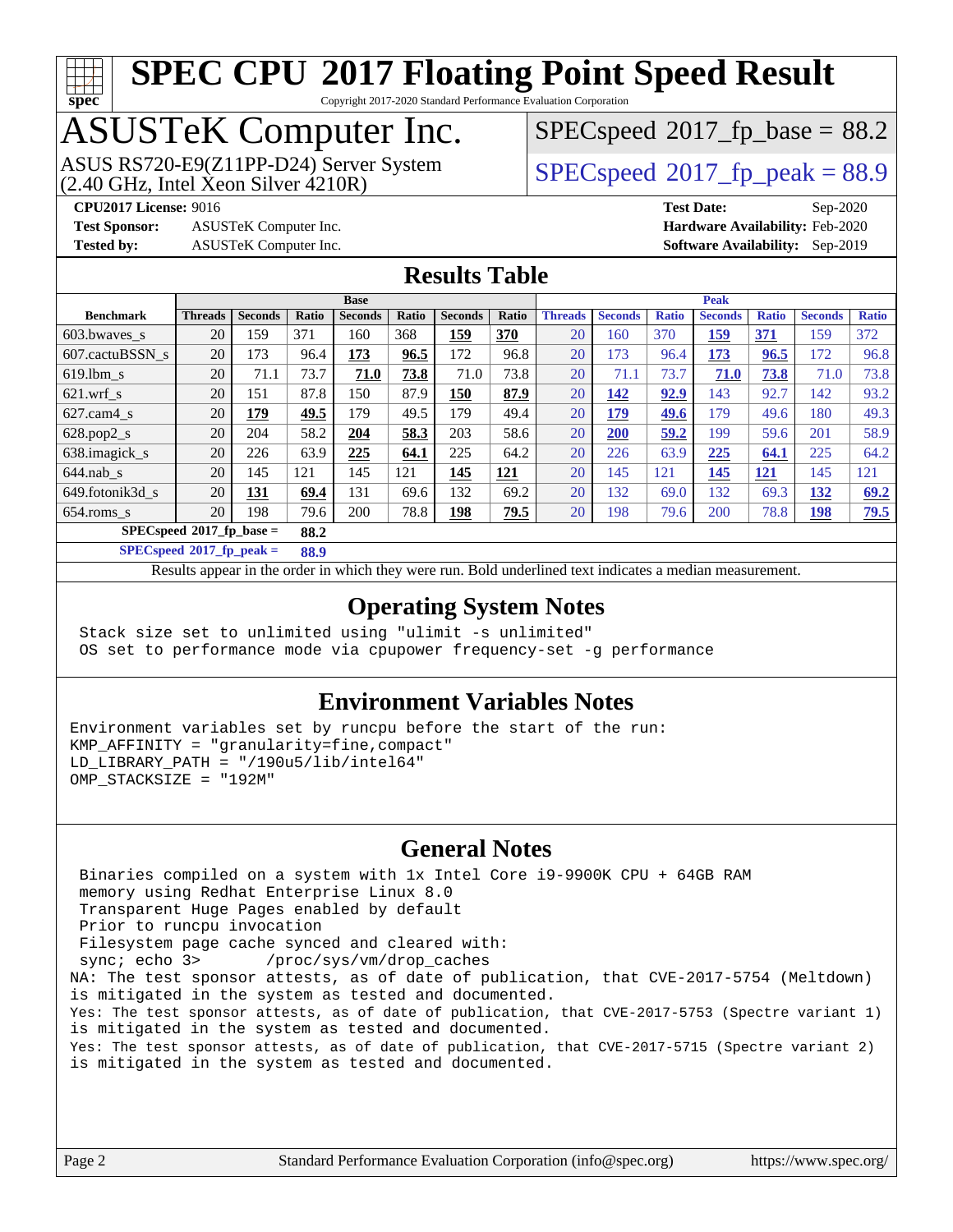

Copyright 2017-2020 Standard Performance Evaluation Corporation

## ASUSTeK Computer Inc.

(2.40 GHz, Intel Xeon Silver 4210R) ASUS RS720-E9(Z11PP-D24) Server System  $SPIECSpeed^{\circ}2017$  fp\_peak = 88.9

 $SPECspeed^{\circledcirc}2017$  $SPECspeed^{\circledcirc}2017$  fp base = 88.2

**[Test Sponsor:](http://www.spec.org/auto/cpu2017/Docs/result-fields.html#TestSponsor)** ASUSTeK Computer Inc. **[Hardware Availability:](http://www.spec.org/auto/cpu2017/Docs/result-fields.html#HardwareAvailability)** Feb-2020 **[Tested by:](http://www.spec.org/auto/cpu2017/Docs/result-fields.html#Testedby)** ASUSTeK Computer Inc. **[Software Availability:](http://www.spec.org/auto/cpu2017/Docs/result-fields.html#SoftwareAvailability)** Sep-2019

**[CPU2017 License:](http://www.spec.org/auto/cpu2017/Docs/result-fields.html#CPU2017License)** 9016 **[Test Date:](http://www.spec.org/auto/cpu2017/Docs/result-fields.html#TestDate)** Sep-2020

### **[Platform Notes](http://www.spec.org/auto/cpu2017/Docs/result-fields.html#PlatformNotes)**

Page 3 Standard Performance Evaluation Corporation [\(info@spec.org\)](mailto:info@spec.org) <https://www.spec.org/> BIOS Configuration: VT-d = Disabled Patrol Scrub = Disabled ENERGY\_PERF\_BIAS\_CFG mode = performance HyperThreading = Disabled CSM Support = Disabled Engine Boost =  $Level3(Max)$ LLC dead line allc = Disabled SR-IOV Support = Disabled Sysinfo program /190u5/bin/sysinfo Rev: r6365 of 2019-08-21 295195f888a3d7edb1e6e46a485a0011 running on linux-628j Fri Sep 18 17:07:35 2020 SUT (System Under Test) info as seen by some common utilities. For more information on this section, see <https://www.spec.org/cpu2017/Docs/config.html#sysinfo> From /proc/cpuinfo model name : Intel(R) Xeon(R) Silver 4210R CPU @ 2.40GHz 2 "physical id"s (chips) 20 "processors" cores, siblings (Caution: counting these is hw and system dependent. The following excerpts from /proc/cpuinfo might not be reliable. Use with caution.) cpu cores : 10 siblings : 10 physical 0: cores 0 1 2 3 4 8 9 10 11 12 physical 1: cores 0 1 2 3 4 8 9 10 11 12 From lscpu: Architecture: x86\_64 CPU op-mode(s): 32-bit, 64-bit Byte Order: Little Endian Address sizes: 46 bits physical, 48 bits virtual  $CPU(s):$  20 On-line CPU(s) list: 0-19 Thread(s) per core: 1 Core(s) per socket: 10 Socket(s): 2 NUMA node(s): 2 Vendor ID: GenuineIntel CPU family: 6 Model: 85 Model name: Intel(R) Xeon(R) Silver 4210R CPU @ 2.40GHz Stepping: 7 CPU MHz: 2400.000 CPU max MHz: 3200.0000 **(Continued on next page)**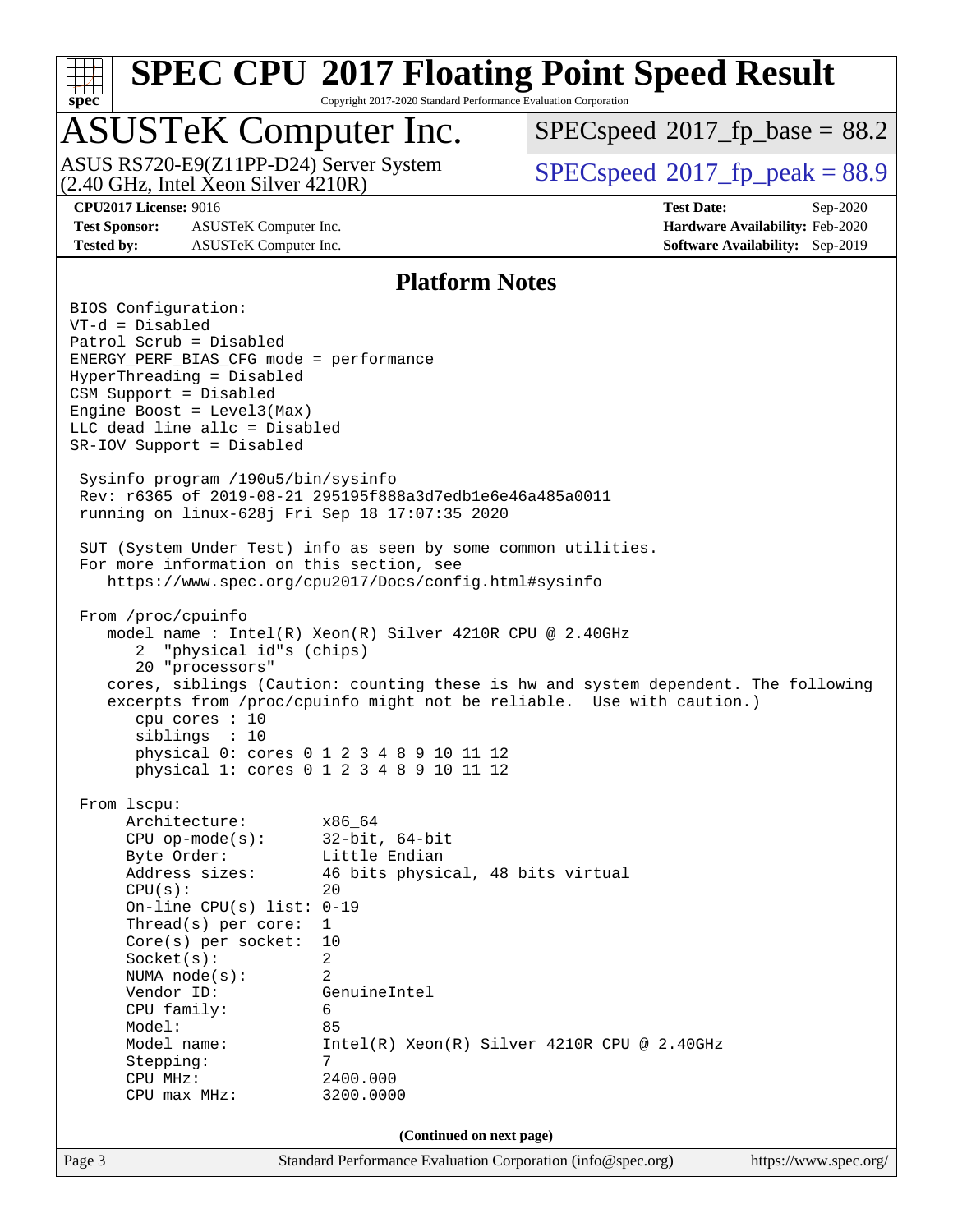

Copyright 2017-2020 Standard Performance Evaluation Corporation

## ASUSTeK Computer Inc.

 $(2.40 \text{ GHz}, \text{Intel } \hat{\text{X}}$ con Silver  $4210\text{R}$ ) ASUS RS720-E9(Z11PP-D24) Server System  $SPIECSpeed^{\circ}2017$  fp\_peak = 88.9

 $SPECspeed^{\circledcirc}2017$  $SPECspeed^{\circledcirc}2017$  fp base = 88.2

**[Test Sponsor:](http://www.spec.org/auto/cpu2017/Docs/result-fields.html#TestSponsor)** ASUSTeK Computer Inc. **[Hardware Availability:](http://www.spec.org/auto/cpu2017/Docs/result-fields.html#HardwareAvailability)** Feb-2020 **[Tested by:](http://www.spec.org/auto/cpu2017/Docs/result-fields.html#Testedby)** ASUSTeK Computer Inc. **[Software Availability:](http://www.spec.org/auto/cpu2017/Docs/result-fields.html#SoftwareAvailability)** Sep-2019

**[CPU2017 License:](http://www.spec.org/auto/cpu2017/Docs/result-fields.html#CPU2017License)** 9016 **[Test Date:](http://www.spec.org/auto/cpu2017/Docs/result-fields.html#TestDate)** Sep-2020

### **[Platform Notes \(Continued\)](http://www.spec.org/auto/cpu2017/Docs/result-fields.html#PlatformNotes)**

| CPU min MHz:            | 1000.0000 |
|-------------------------|-----------|
| BogoMIPS:               | 4800.00   |
| Virtualization:         | $VT - x$  |
| $L1d$ cache:            | 32K       |
| Lli cache:              | 32K       |
| $L2$ cache:             | 1024K     |
| L3 cache:               | 14080K    |
| NUMA $node0$ $CPU(s)$ : | $0 - 9$   |
| NUMA nodel CPU(s):      | $10 - 19$ |
|                         |           |

Flags: fpu vme de pse tsc msr pae mce cx8 apic sep mtrr pge mca cmov pat pse36 clflush dts acpi mmx fxsr sse sse2 ss ht tm pbe syscall nx pdpe1gb rdtscp lm constant\_tsc art arch\_perfmon pebs bts rep\_good nopl xtopology nonstop\_tsc cpuid aperfmperf pni pclmulqdq dtes64 monitor ds\_cpl vmx smx est tm2 ssse3 sdbg fma cx16 xtpr pdcm pcid dca sse4\_1 sse4\_2 x2apic movbe popcnt tsc\_deadline\_timer aes xsave avx f16c rdrand lahf\_lm abm 3dnowprefetch cpuid\_fault epb cat\_l3 cdp\_l3 invpcid\_single intel\_ppin ssbd mba ibrs ibpb stibp ibrs\_enhanced tpr\_shadow vnmi flexpriority ept vpid fsgsbase tsc\_adjust bmi1 hle avx2 smep bmi2 erms invpcid rtm cqm mpx rdt\_a avx512f avx512dq rdseed adx smap clflushopt clwb intel\_pt avx512cd avx512bw avx512vl xsaveopt xsavec xgetbv1 xsaves cqm\_llc cqm\_occup\_llc cqm\_mbm\_total cqm\_mbm\_local dtherm ida arat pln pts hwp hwp\_act\_window hwp\_epp hwp\_pkg\_req pku ospke avx512\_vnni md\_clear flush\_l1d arch\_capabilities

```
 /proc/cpuinfo cache data
   cache size : 14080 KB
```
 From numactl --hardware WARNING: a numactl 'node' might or might not correspond to a physical chip. available: 2 nodes (0-1) node 0 cpus: 0 1 2 3 4 5 6 7 8 9 node 0 size: 385617 MB node 0 free: 385016 MB node 1 cpus: 10 11 12 13 14 15 16 17 18 19 node 1 size: 387039 MB node 1 free: 386755 MB node distances: node 0 1 0: 10 21 1: 21 10 From /proc/meminfo MemTotal: 791201060 kB HugePages\_Total: 0 Hugepagesize: 2048 kB From /etc/\*release\* /etc/\*version\* os-release: NAME="SLES"

**(Continued on next page)**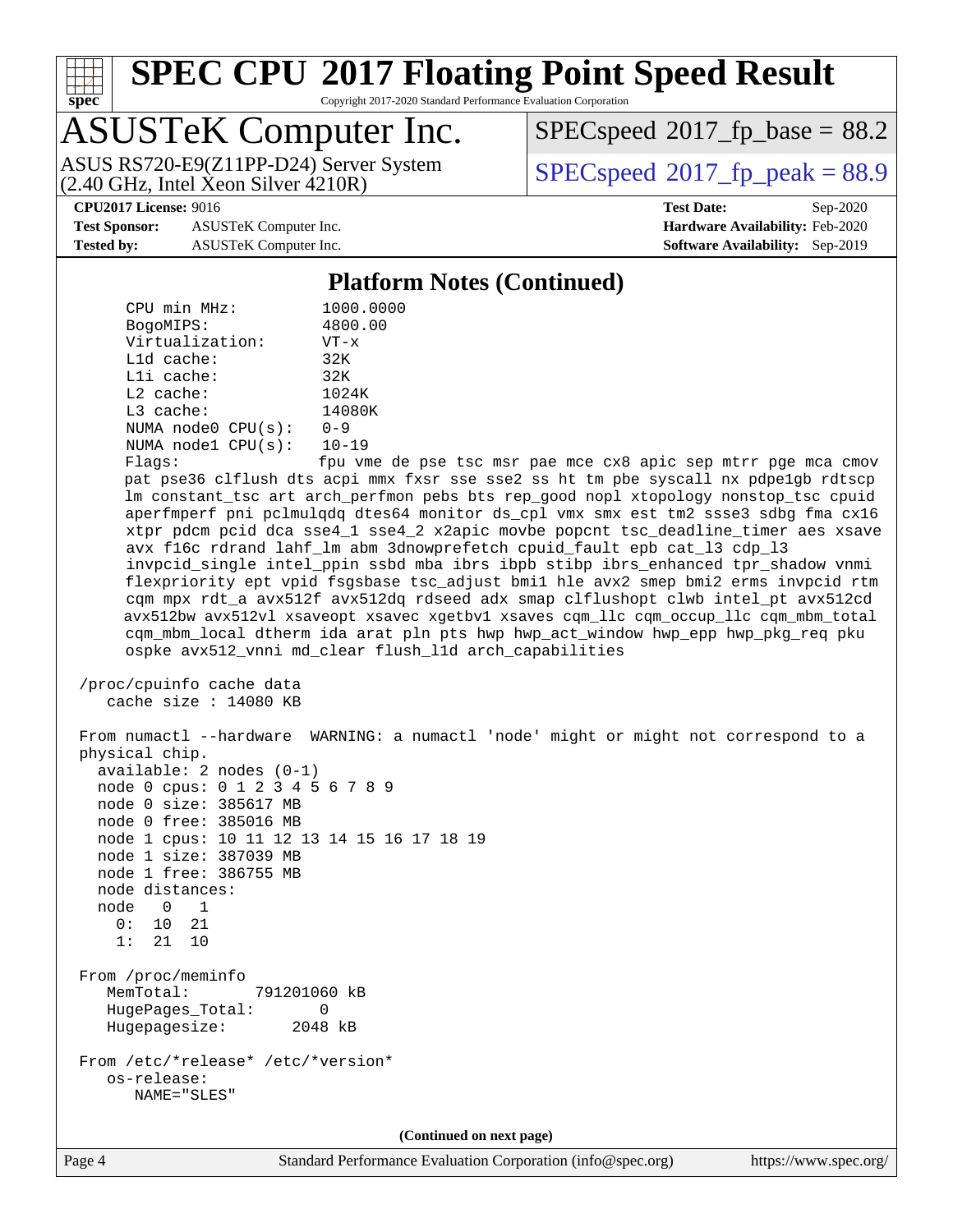

Copyright 2017-2020 Standard Performance Evaluation Corporation

## ASUSTeK Computer Inc.

 $(2.40 \text{ GHz}, \text{Intel } \hat{\text{X}}$ con Silver  $4210\text{R}$ ) ASUS RS720-E9(Z11PP-D24) Server System  $SPIECSpeed^{\circ}2017$  fp\_peak = 88.9

 $SPECspeed*2017_fp\_base = 88.2$  $SPECspeed*2017_fp\_base = 88.2$ 

**[Test Sponsor:](http://www.spec.org/auto/cpu2017/Docs/result-fields.html#TestSponsor)** ASUSTeK Computer Inc. **[Hardware Availability:](http://www.spec.org/auto/cpu2017/Docs/result-fields.html#HardwareAvailability)** Feb-2020 **[Tested by:](http://www.spec.org/auto/cpu2017/Docs/result-fields.html#Testedby)** ASUSTeK Computer Inc. **[Software Availability:](http://www.spec.org/auto/cpu2017/Docs/result-fields.html#SoftwareAvailability)** Sep-2019

**[CPU2017 License:](http://www.spec.org/auto/cpu2017/Docs/result-fields.html#CPU2017License)** 9016 **[Test Date:](http://www.spec.org/auto/cpu2017/Docs/result-fields.html#TestDate)** Sep-2020

### **[Platform Notes \(Continued\)](http://www.spec.org/auto/cpu2017/Docs/result-fields.html#PlatformNotes)**

 VERSION="15-SP1" VERSION\_ID="15.1" PRETTY\_NAME="SUSE Linux Enterprise Server 15 SP1" ID="sles" ID\_LIKE="suse" ANSI\_COLOR="0;32" CPE\_NAME="cpe:/o:suse:sles:15:sp1" uname -a: Linux linux-628j 4.12.14-195-default #1 SMP Tue May 7 10:55:11 UTC 2019 (8fba516) x86\_64 x86\_64 x86\_64 GNU/Linux Kernel self-reported vulnerability status: CVE-2018-3620 (L1 Terminal Fault): Not affected Microarchitectural Data Sampling: Not affected CVE-2017-5754 (Meltdown): Not affected CVE-2018-3639 (Speculative Store Bypass): Mitigation: Speculative Store Bypass disabled via prctl and seccomp CVE-2017-5753 (Spectre variant 1): Mitigation: \_\_user pointer sanitization CVE-2017-5715 (Spectre variant 2): Mitigation: Enhanced IBRS, IBPB: conditional, RSB filling run-level 3 Sep 18 17:07 SPEC is set to: /190u5 Filesystem Type Size Used Avail Use% Mounted on /dev/sda4 xfs 932G 52G 881G 6% / From /sys/devices/virtual/dmi/id BIOS: American Megatrends Inc. 6102 12/05/2019 Vendor: ASUSTeK COMPUTER INC. Product: Z11PP-D24 Series Product Family: Server Serial: System Serial Number Additional information from dmidecode follows. WARNING: Use caution when you interpret this section. The 'dmidecode' program reads system data which is "intended to allow hardware to be accurately determined", but the intent may not be met, as there are frequent changes to hardware, firmware, and the "DMTF SMBIOS" standard. Memory: 24x Samsung M393A4K40CB2-CVF 32 GB 2 rank 2933 (End of data from sysinfo program)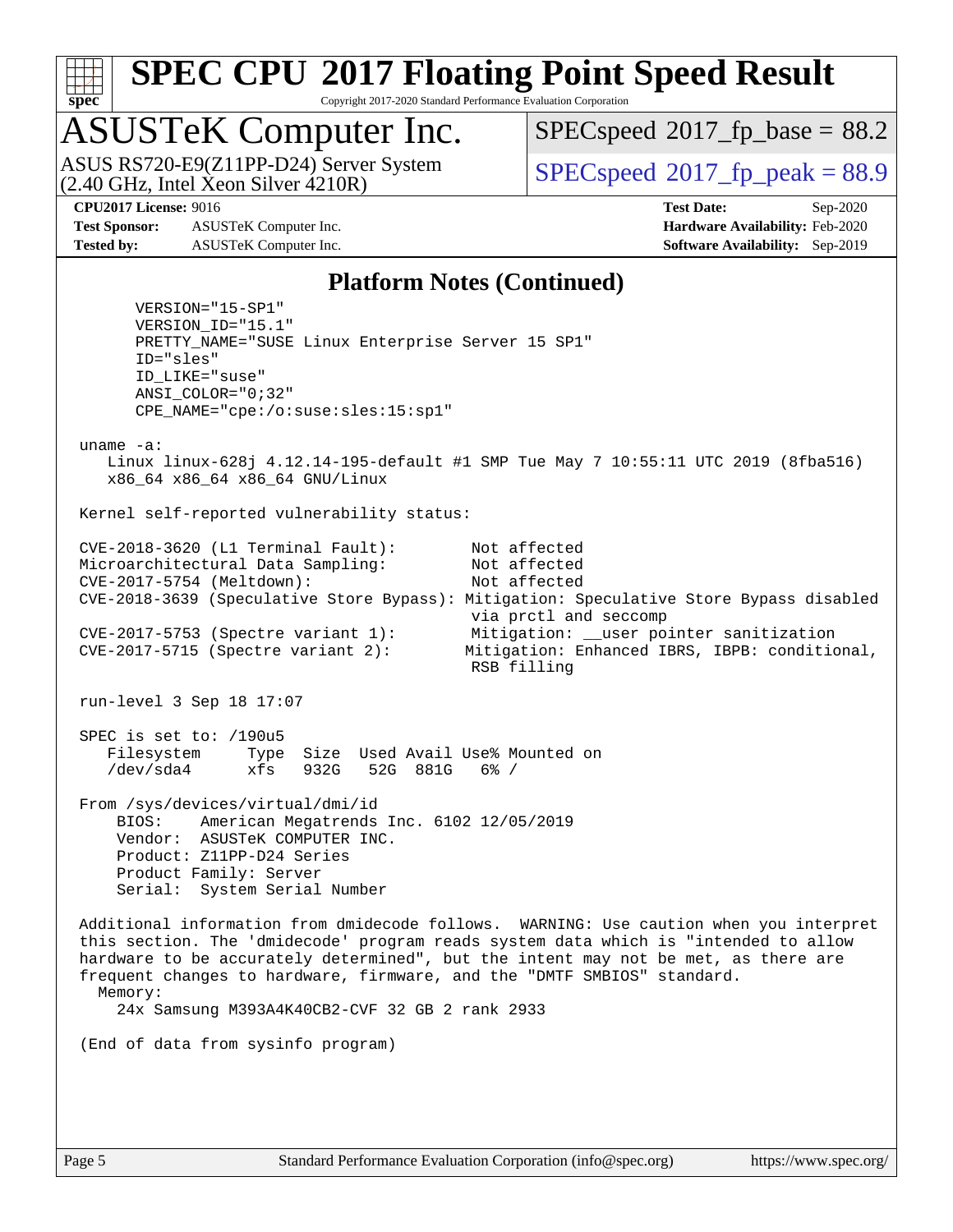| u | Q | е | û |  |
|---|---|---|---|--|

Copyright 2017-2020 Standard Performance Evaluation Corporation

## ASUSTeK Computer Inc.

ASUS RS720-E9(Z11PP-D24) Server System  $(2.40 \text{ GHz}, \text{ Intel Xeon Silver } 4210\text{R})$  [SPECspeed](http://www.spec.org/auto/cpu2017/Docs/result-fields.html#SPECspeed2017fppeak)®[2017\\_fp\\_peak = 8](http://www.spec.org/auto/cpu2017/Docs/result-fields.html#SPECspeed2017fppeak)8.9

 $SPECspeed*2017_fp\_base = 88.2$  $SPECspeed*2017_fp\_base = 88.2$ 

**[Test Sponsor:](http://www.spec.org/auto/cpu2017/Docs/result-fields.html#TestSponsor)** ASUSTeK Computer Inc. **[Hardware Availability:](http://www.spec.org/auto/cpu2017/Docs/result-fields.html#HardwareAvailability)** Feb-2020 **[Tested by:](http://www.spec.org/auto/cpu2017/Docs/result-fields.html#Testedby)** ASUSTeK Computer Inc. **[Software Availability:](http://www.spec.org/auto/cpu2017/Docs/result-fields.html#SoftwareAvailability)** Sep-2019

**[CPU2017 License:](http://www.spec.org/auto/cpu2017/Docs/result-fields.html#CPU2017License)** 9016 **[Test Date:](http://www.spec.org/auto/cpu2017/Docs/result-fields.html#TestDate)** Sep-2020

### **[Compiler Version Notes](http://www.spec.org/auto/cpu2017/Docs/result-fields.html#CompilerVersionNotes)**

| 619.1bm_s(base, peak) 638.imagick_s(base, peak)<br>C<br>$644.nab_s(base, peak)$ |                                                                                                                                                                                          |  |  |  |  |  |
|---------------------------------------------------------------------------------|------------------------------------------------------------------------------------------------------------------------------------------------------------------------------------------|--|--|--|--|--|
|                                                                                 | Intel(R) C Intel(R) 64 Compiler for applications running on Intel(R) 64,<br>Version 19.0.5.281 Build 20190815<br>Copyright (C) 1985-2019 Intel Corporation. All rights reserved.         |  |  |  |  |  |
|                                                                                 |                                                                                                                                                                                          |  |  |  |  |  |
|                                                                                 | C++, C, Fortran   607.cactuBSSN_s(base, peak)                                                                                                                                            |  |  |  |  |  |
|                                                                                 | Intel(R) $C++$ Intel(R) 64 Compiler for applications running on Intel(R) 64,<br>Version 19.0.5.281 Build 20190815<br>Copyright (C) 1985-2019 Intel Corporation. All rights reserved.     |  |  |  |  |  |
|                                                                                 | Intel(R) C Intel(R) 64 Compiler for applications running on Intel(R) 64,<br>Version 19.0.5.281 Build 20190815                                                                            |  |  |  |  |  |
|                                                                                 | Copyright (C) 1985-2019 Intel Corporation. All rights reserved.<br>Intel(R) Fortran Intel(R) 64 Compiler for applications running on $Intel(R)$<br>64, Version 19.0.5.281 Build 20190815 |  |  |  |  |  |
|                                                                                 | Copyright (C) 1985-2019 Intel Corporation. All rights reserved.                                                                                                                          |  |  |  |  |  |
|                                                                                 |                                                                                                                                                                                          |  |  |  |  |  |
| Fortran                                                                         | 603.bwaves_s(base, peak) 649.fotonik3d_s(base, peak)<br>654.roms_s(base, peak)                                                                                                           |  |  |  |  |  |
|                                                                                 | Intel(R) Fortran Intel(R) 64 Compiler for applications running on Intel(R)<br>64, Version 19.0.5.281 Build 20190815                                                                      |  |  |  |  |  |
|                                                                                 | Copyright (C) 1985-2019 Intel Corporation. All rights reserved.                                                                                                                          |  |  |  |  |  |
|                                                                                 |                                                                                                                                                                                          |  |  |  |  |  |
| Fortran, C                                                                      | $621.wrf_s(base, peak)$ $627.cam4_s(base, peak)$<br>628.pop2_s(base, peak)                                                                                                               |  |  |  |  |  |
|                                                                                 | $Intel(R)$ Fortran Intel(R) 64 Compiler for applications running on Intel(R)<br>64, Version 19.0.5.281 Build 20190815<br>Copyright (C) 1985-2019 Intel Corporation. All rights reserved. |  |  |  |  |  |
|                                                                                 | Intel(R) C Intel(R) 64 Compiler for applications running on Intel(R) 64,<br>Version 19.0.5.281 Build 20190815                                                                            |  |  |  |  |  |
|                                                                                 | Copyright (C) 1985-2019 Intel Corporation. All rights reserved.                                                                                                                          |  |  |  |  |  |
|                                                                                 |                                                                                                                                                                                          |  |  |  |  |  |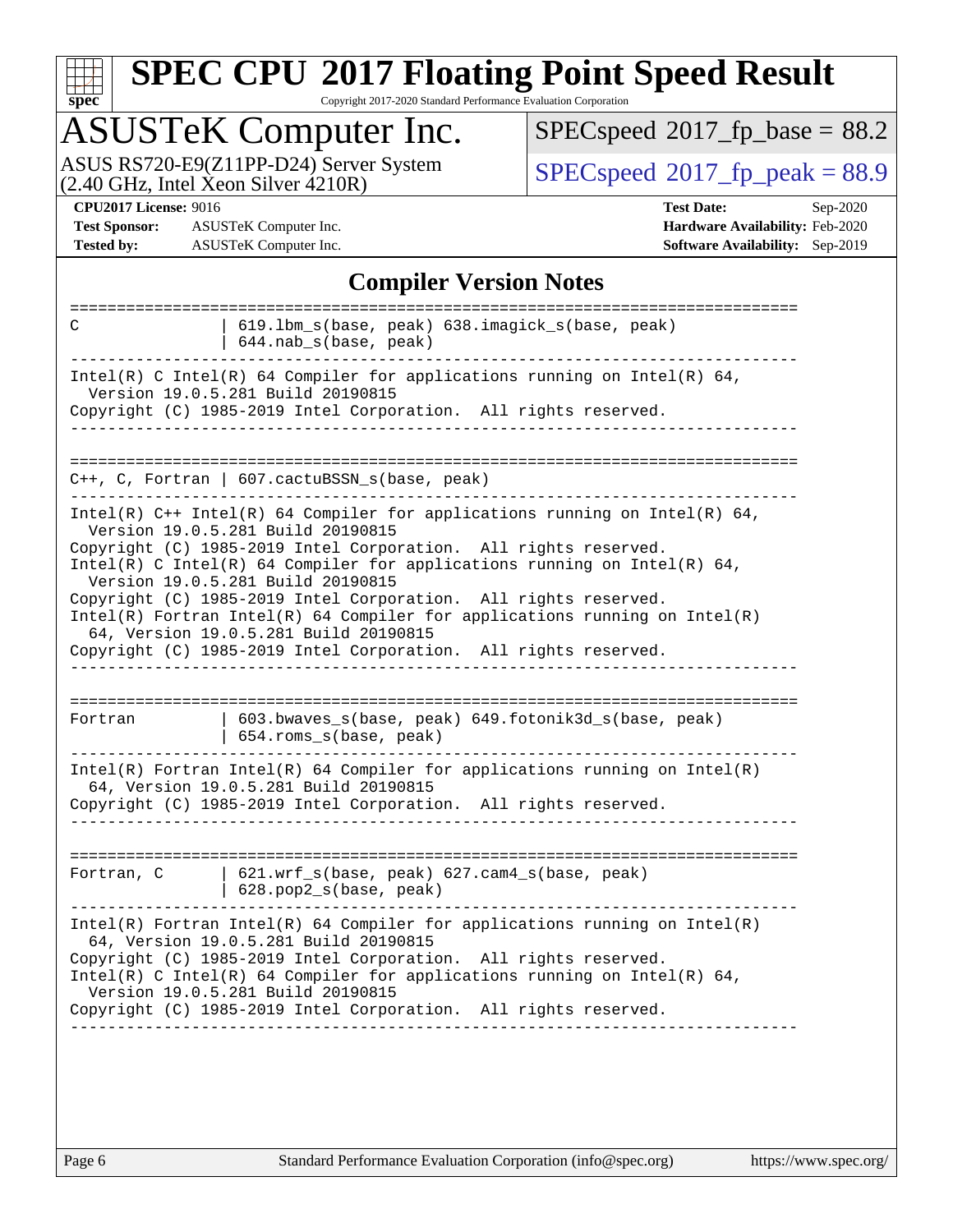

Copyright 2017-2020 Standard Performance Evaluation Corporation

### ASUSTeK Computer Inc.

(2.40 GHz, Intel Xeon Silver 4210R) ASUS RS720-E9(Z11PP-D24) Server System  $SPIECSpeed^{\circ}2017$  fp\_peak = 88.9

 $SPECspeed^{\circledcirc}2017$  $SPECspeed^{\circledcirc}2017$  fp base = 88.2

**[Test Sponsor:](http://www.spec.org/auto/cpu2017/Docs/result-fields.html#TestSponsor)** ASUSTeK Computer Inc. **[Hardware Availability:](http://www.spec.org/auto/cpu2017/Docs/result-fields.html#HardwareAvailability)** Feb-2020 **[Tested by:](http://www.spec.org/auto/cpu2017/Docs/result-fields.html#Testedby)** ASUSTeK Computer Inc. **[Software Availability:](http://www.spec.org/auto/cpu2017/Docs/result-fields.html#SoftwareAvailability)** Sep-2019

**[CPU2017 License:](http://www.spec.org/auto/cpu2017/Docs/result-fields.html#CPU2017License)** 9016 **[Test Date:](http://www.spec.org/auto/cpu2017/Docs/result-fields.html#TestDate)** Sep-2020

### **[Base Compiler Invocation](http://www.spec.org/auto/cpu2017/Docs/result-fields.html#BaseCompilerInvocation)**

[C benchmarks:](http://www.spec.org/auto/cpu2017/Docs/result-fields.html#Cbenchmarks)

[icc](http://www.spec.org/cpu2017/results/res2020q4/cpu2017-20200925-24020.flags.html#user_CCbase_intel_icc_66fc1ee009f7361af1fbd72ca7dcefbb700085f36577c54f309893dd4ec40d12360134090235512931783d35fd58c0460139e722d5067c5574d8eaf2b3e37e92)

[Fortran benchmarks](http://www.spec.org/auto/cpu2017/Docs/result-fields.html#Fortranbenchmarks): [ifort](http://www.spec.org/cpu2017/results/res2020q4/cpu2017-20200925-24020.flags.html#user_FCbase_intel_ifort_8111460550e3ca792625aed983ce982f94888b8b503583aa7ba2b8303487b4d8a21a13e7191a45c5fd58ff318f48f9492884d4413fa793fd88dd292cad7027ca)

[Benchmarks using both Fortran and C:](http://www.spec.org/auto/cpu2017/Docs/result-fields.html#BenchmarksusingbothFortranandC) [ifort](http://www.spec.org/cpu2017/results/res2020q4/cpu2017-20200925-24020.flags.html#user_CC_FCbase_intel_ifort_8111460550e3ca792625aed983ce982f94888b8b503583aa7ba2b8303487b4d8a21a13e7191a45c5fd58ff318f48f9492884d4413fa793fd88dd292cad7027ca) [icc](http://www.spec.org/cpu2017/results/res2020q4/cpu2017-20200925-24020.flags.html#user_CC_FCbase_intel_icc_66fc1ee009f7361af1fbd72ca7dcefbb700085f36577c54f309893dd4ec40d12360134090235512931783d35fd58c0460139e722d5067c5574d8eaf2b3e37e92)

[Benchmarks using Fortran, C, and C++:](http://www.spec.org/auto/cpu2017/Docs/result-fields.html#BenchmarksusingFortranCandCXX) [icpc](http://www.spec.org/cpu2017/results/res2020q4/cpu2017-20200925-24020.flags.html#user_CC_CXX_FCbase_intel_icpc_c510b6838c7f56d33e37e94d029a35b4a7bccf4766a728ee175e80a419847e808290a9b78be685c44ab727ea267ec2f070ec5dc83b407c0218cded6866a35d07) [icc](http://www.spec.org/cpu2017/results/res2020q4/cpu2017-20200925-24020.flags.html#user_CC_CXX_FCbase_intel_icc_66fc1ee009f7361af1fbd72ca7dcefbb700085f36577c54f309893dd4ec40d12360134090235512931783d35fd58c0460139e722d5067c5574d8eaf2b3e37e92) [ifort](http://www.spec.org/cpu2017/results/res2020q4/cpu2017-20200925-24020.flags.html#user_CC_CXX_FCbase_intel_ifort_8111460550e3ca792625aed983ce982f94888b8b503583aa7ba2b8303487b4d8a21a13e7191a45c5fd58ff318f48f9492884d4413fa793fd88dd292cad7027ca)

### **[Base Portability Flags](http://www.spec.org/auto/cpu2017/Docs/result-fields.html#BasePortabilityFlags)**

 603.bwaves\_s: [-DSPEC\\_LP64](http://www.spec.org/cpu2017/results/res2020q4/cpu2017-20200925-24020.flags.html#suite_basePORTABILITY603_bwaves_s_DSPEC_LP64) 607.cactuBSSN\_s: [-DSPEC\\_LP64](http://www.spec.org/cpu2017/results/res2020q4/cpu2017-20200925-24020.flags.html#suite_basePORTABILITY607_cactuBSSN_s_DSPEC_LP64) 619.lbm\_s: [-DSPEC\\_LP64](http://www.spec.org/cpu2017/results/res2020q4/cpu2017-20200925-24020.flags.html#suite_basePORTABILITY619_lbm_s_DSPEC_LP64) 621.wrf\_s: [-DSPEC\\_LP64](http://www.spec.org/cpu2017/results/res2020q4/cpu2017-20200925-24020.flags.html#suite_basePORTABILITY621_wrf_s_DSPEC_LP64) [-DSPEC\\_CASE\\_FLAG](http://www.spec.org/cpu2017/results/res2020q4/cpu2017-20200925-24020.flags.html#b621.wrf_s_baseCPORTABILITY_DSPEC_CASE_FLAG) [-convert big\\_endian](http://www.spec.org/cpu2017/results/res2020q4/cpu2017-20200925-24020.flags.html#user_baseFPORTABILITY621_wrf_s_convert_big_endian_c3194028bc08c63ac5d04de18c48ce6d347e4e562e8892b8bdbdc0214820426deb8554edfa529a3fb25a586e65a3d812c835984020483e7e73212c4d31a38223) 627.cam4\_s: [-DSPEC\\_LP64](http://www.spec.org/cpu2017/results/res2020q4/cpu2017-20200925-24020.flags.html#suite_basePORTABILITY627_cam4_s_DSPEC_LP64) [-DSPEC\\_CASE\\_FLAG](http://www.spec.org/cpu2017/results/res2020q4/cpu2017-20200925-24020.flags.html#b627.cam4_s_baseCPORTABILITY_DSPEC_CASE_FLAG) 628.pop2\_s: [-DSPEC\\_LP64](http://www.spec.org/cpu2017/results/res2020q4/cpu2017-20200925-24020.flags.html#suite_basePORTABILITY628_pop2_s_DSPEC_LP64) [-DSPEC\\_CASE\\_FLAG](http://www.spec.org/cpu2017/results/res2020q4/cpu2017-20200925-24020.flags.html#b628.pop2_s_baseCPORTABILITY_DSPEC_CASE_FLAG) [-convert big\\_endian](http://www.spec.org/cpu2017/results/res2020q4/cpu2017-20200925-24020.flags.html#user_baseFPORTABILITY628_pop2_s_convert_big_endian_c3194028bc08c63ac5d04de18c48ce6d347e4e562e8892b8bdbdc0214820426deb8554edfa529a3fb25a586e65a3d812c835984020483e7e73212c4d31a38223) [-assume byterecl](http://www.spec.org/cpu2017/results/res2020q4/cpu2017-20200925-24020.flags.html#user_baseFPORTABILITY628_pop2_s_assume_byterecl_7e47d18b9513cf18525430bbf0f2177aa9bf368bc7a059c09b2c06a34b53bd3447c950d3f8d6c70e3faf3a05c8557d66a5798b567902e8849adc142926523472) 638.imagick\_s: [-DSPEC\\_LP64](http://www.spec.org/cpu2017/results/res2020q4/cpu2017-20200925-24020.flags.html#suite_basePORTABILITY638_imagick_s_DSPEC_LP64) 644.nab\_s: [-DSPEC\\_LP64](http://www.spec.org/cpu2017/results/res2020q4/cpu2017-20200925-24020.flags.html#suite_basePORTABILITY644_nab_s_DSPEC_LP64) 649.fotonik3d\_s: [-DSPEC\\_LP64](http://www.spec.org/cpu2017/results/res2020q4/cpu2017-20200925-24020.flags.html#suite_basePORTABILITY649_fotonik3d_s_DSPEC_LP64) 654.roms\_s: [-DSPEC\\_LP64](http://www.spec.org/cpu2017/results/res2020q4/cpu2017-20200925-24020.flags.html#suite_basePORTABILITY654_roms_s_DSPEC_LP64)

### **[Base Optimization Flags](http://www.spec.org/auto/cpu2017/Docs/result-fields.html#BaseOptimizationFlags)**

[C benchmarks](http://www.spec.org/auto/cpu2017/Docs/result-fields.html#Cbenchmarks):

[-m64](http://www.spec.org/cpu2017/results/res2020q4/cpu2017-20200925-24020.flags.html#user_CCbase_m64-icc) [-std=c11](http://www.spec.org/cpu2017/results/res2020q4/cpu2017-20200925-24020.flags.html#user_CCbase_std-icc-std_0e1c27790398a4642dfca32ffe6c27b5796f9c2d2676156f2e42c9c44eaad0c049b1cdb667a270c34d979996257aeb8fc440bfb01818dbc9357bd9d174cb8524) [-xCORE-AVX512](http://www.spec.org/cpu2017/results/res2020q4/cpu2017-20200925-24020.flags.html#user_CCbase_f-xCORE-AVX512) [-ipo](http://www.spec.org/cpu2017/results/res2020q4/cpu2017-20200925-24020.flags.html#user_CCbase_f-ipo) [-O3](http://www.spec.org/cpu2017/results/res2020q4/cpu2017-20200925-24020.flags.html#user_CCbase_f-O3) [-no-prec-div](http://www.spec.org/cpu2017/results/res2020q4/cpu2017-20200925-24020.flags.html#user_CCbase_f-no-prec-div) [-qopt-prefetch](http://www.spec.org/cpu2017/results/res2020q4/cpu2017-20200925-24020.flags.html#user_CCbase_f-qopt-prefetch) [-ffinite-math-only](http://www.spec.org/cpu2017/results/res2020q4/cpu2017-20200925-24020.flags.html#user_CCbase_f_finite_math_only_cb91587bd2077682c4b38af759c288ed7c732db004271a9512da14a4f8007909a5f1427ecbf1a0fb78ff2a814402c6114ac565ca162485bbcae155b5e4258871) [-qopt-mem-layout-trans=4](http://www.spec.org/cpu2017/results/res2020q4/cpu2017-20200925-24020.flags.html#user_CCbase_f-qopt-mem-layout-trans_fa39e755916c150a61361b7846f310bcdf6f04e385ef281cadf3647acec3f0ae266d1a1d22d972a7087a248fd4e6ca390a3634700869573d231a252c784941a8) [-qopenmp](http://www.spec.org/cpu2017/results/res2020q4/cpu2017-20200925-24020.flags.html#user_CCbase_qopenmp_16be0c44f24f464004c6784a7acb94aca937f053568ce72f94b139a11c7c168634a55f6653758ddd83bcf7b8463e8028bb0b48b77bcddc6b78d5d95bb1df2967) [-DSPEC\\_OPENMP](http://www.spec.org/cpu2017/results/res2020q4/cpu2017-20200925-24020.flags.html#suite_CCbase_DSPEC_OPENMP)

[Fortran benchmarks](http://www.spec.org/auto/cpu2017/Docs/result-fields.html#Fortranbenchmarks):

[-m64](http://www.spec.org/cpu2017/results/res2020q4/cpu2017-20200925-24020.flags.html#user_FCbase_m64-icc) [-DSPEC\\_OPENMP](http://www.spec.org/cpu2017/results/res2020q4/cpu2017-20200925-24020.flags.html#suite_FCbase_DSPEC_OPENMP) [-xCORE-AVX512](http://www.spec.org/cpu2017/results/res2020q4/cpu2017-20200925-24020.flags.html#user_FCbase_f-xCORE-AVX512) [-ipo](http://www.spec.org/cpu2017/results/res2020q4/cpu2017-20200925-24020.flags.html#user_FCbase_f-ipo) [-O3](http://www.spec.org/cpu2017/results/res2020q4/cpu2017-20200925-24020.flags.html#user_FCbase_f-O3) [-no-prec-div](http://www.spec.org/cpu2017/results/res2020q4/cpu2017-20200925-24020.flags.html#user_FCbase_f-no-prec-div) [-qopt-prefetch](http://www.spec.org/cpu2017/results/res2020q4/cpu2017-20200925-24020.flags.html#user_FCbase_f-qopt-prefetch) [-ffinite-math-only](http://www.spec.org/cpu2017/results/res2020q4/cpu2017-20200925-24020.flags.html#user_FCbase_f_finite_math_only_cb91587bd2077682c4b38af759c288ed7c732db004271a9512da14a4f8007909a5f1427ecbf1a0fb78ff2a814402c6114ac565ca162485bbcae155b5e4258871) [-qopt-mem-layout-trans=4](http://www.spec.org/cpu2017/results/res2020q4/cpu2017-20200925-24020.flags.html#user_FCbase_f-qopt-mem-layout-trans_fa39e755916c150a61361b7846f310bcdf6f04e385ef281cadf3647acec3f0ae266d1a1d22d972a7087a248fd4e6ca390a3634700869573d231a252c784941a8) [-qopenmp](http://www.spec.org/cpu2017/results/res2020q4/cpu2017-20200925-24020.flags.html#user_FCbase_qopenmp_16be0c44f24f464004c6784a7acb94aca937f053568ce72f94b139a11c7c168634a55f6653758ddd83bcf7b8463e8028bb0b48b77bcddc6b78d5d95bb1df2967) [-nostandard-realloc-lhs](http://www.spec.org/cpu2017/results/res2020q4/cpu2017-20200925-24020.flags.html#user_FCbase_f_2003_std_realloc_82b4557e90729c0f113870c07e44d33d6f5a304b4f63d4c15d2d0f1fab99f5daaed73bdb9275d9ae411527f28b936061aa8b9c8f2d63842963b95c9dd6426b8a)

[Benchmarks using both Fortran and C](http://www.spec.org/auto/cpu2017/Docs/result-fields.html#BenchmarksusingbothFortranandC):

```
-m64 -std=c11 -xCORE-AVX512 -ipo -O3 -no-prec-div -qopt-prefetch
-ffinite-math-only -qopt-mem-layout-trans=4 -qopenmp -DSPEC_OPENMP
-nostandard-realloc-lhs
```
**(Continued on next page)**

Page 7 Standard Performance Evaluation Corporation [\(info@spec.org\)](mailto:info@spec.org) <https://www.spec.org/>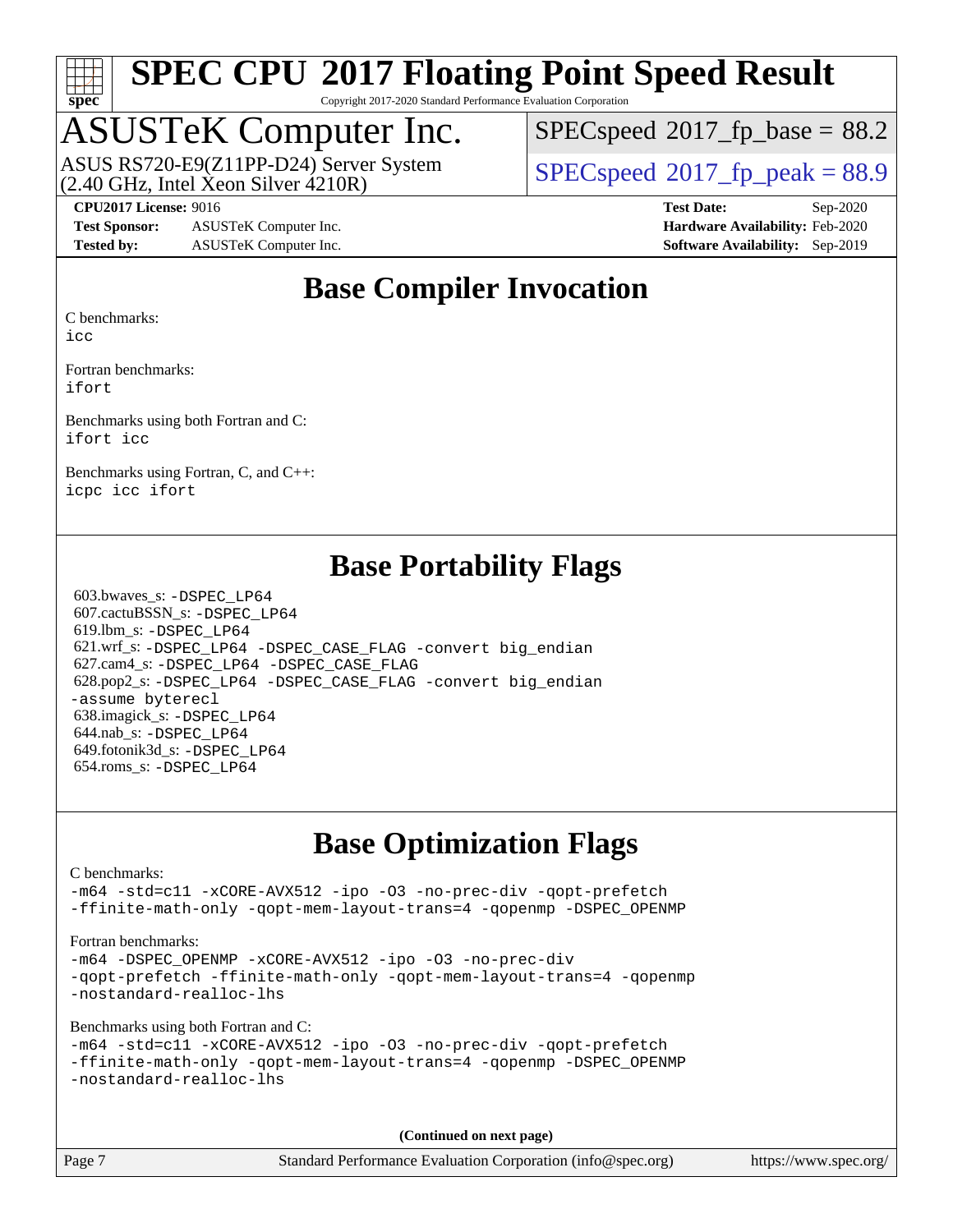

Copyright 2017-2020 Standard Performance Evaluation Corporation

## ASUSTeK Computer Inc.

 $(2.40 \text{ GHz}, \text{Intel } \hat{\text{X}}$ con Silver  $4210\text{R}$ ) ASUS RS720-E9(Z11PP-D24) Server System  $SPIECSpeed^{\circ}2017$  fp\_peak = 88.9

 $SPECspeed^{\circledcirc}2017$  $SPECspeed^{\circledcirc}2017$  fp base = 88.2

**[Test Sponsor:](http://www.spec.org/auto/cpu2017/Docs/result-fields.html#TestSponsor)** ASUSTeK Computer Inc. **[Hardware Availability:](http://www.spec.org/auto/cpu2017/Docs/result-fields.html#HardwareAvailability)** Feb-2020 **[Tested by:](http://www.spec.org/auto/cpu2017/Docs/result-fields.html#Testedby)** ASUSTeK Computer Inc. **[Software Availability:](http://www.spec.org/auto/cpu2017/Docs/result-fields.html#SoftwareAvailability)** Sep-2019

**[CPU2017 License:](http://www.spec.org/auto/cpu2017/Docs/result-fields.html#CPU2017License)** 9016 **[Test Date:](http://www.spec.org/auto/cpu2017/Docs/result-fields.html#TestDate)** Sep-2020

### **[Base Optimization Flags \(Continued\)](http://www.spec.org/auto/cpu2017/Docs/result-fields.html#BaseOptimizationFlags)**

[Benchmarks using Fortran, C, and C++:](http://www.spec.org/auto/cpu2017/Docs/result-fields.html#BenchmarksusingFortranCandCXX)

[-m64](http://www.spec.org/cpu2017/results/res2020q4/cpu2017-20200925-24020.flags.html#user_CC_CXX_FCbase_m64-icc) [-std=c11](http://www.spec.org/cpu2017/results/res2020q4/cpu2017-20200925-24020.flags.html#user_CC_CXX_FCbase_std-icc-std_0e1c27790398a4642dfca32ffe6c27b5796f9c2d2676156f2e42c9c44eaad0c049b1cdb667a270c34d979996257aeb8fc440bfb01818dbc9357bd9d174cb8524) [-xCORE-AVX512](http://www.spec.org/cpu2017/results/res2020q4/cpu2017-20200925-24020.flags.html#user_CC_CXX_FCbase_f-xCORE-AVX512) [-ipo](http://www.spec.org/cpu2017/results/res2020q4/cpu2017-20200925-24020.flags.html#user_CC_CXX_FCbase_f-ipo) [-O3](http://www.spec.org/cpu2017/results/res2020q4/cpu2017-20200925-24020.flags.html#user_CC_CXX_FCbase_f-O3) [-no-prec-div](http://www.spec.org/cpu2017/results/res2020q4/cpu2017-20200925-24020.flags.html#user_CC_CXX_FCbase_f-no-prec-div) [-qopt-prefetch](http://www.spec.org/cpu2017/results/res2020q4/cpu2017-20200925-24020.flags.html#user_CC_CXX_FCbase_f-qopt-prefetch) [-ffinite-math-only](http://www.spec.org/cpu2017/results/res2020q4/cpu2017-20200925-24020.flags.html#user_CC_CXX_FCbase_f_finite_math_only_cb91587bd2077682c4b38af759c288ed7c732db004271a9512da14a4f8007909a5f1427ecbf1a0fb78ff2a814402c6114ac565ca162485bbcae155b5e4258871) [-qopt-mem-layout-trans=4](http://www.spec.org/cpu2017/results/res2020q4/cpu2017-20200925-24020.flags.html#user_CC_CXX_FCbase_f-qopt-mem-layout-trans_fa39e755916c150a61361b7846f310bcdf6f04e385ef281cadf3647acec3f0ae266d1a1d22d972a7087a248fd4e6ca390a3634700869573d231a252c784941a8) [-qopenmp](http://www.spec.org/cpu2017/results/res2020q4/cpu2017-20200925-24020.flags.html#user_CC_CXX_FCbase_qopenmp_16be0c44f24f464004c6784a7acb94aca937f053568ce72f94b139a11c7c168634a55f6653758ddd83bcf7b8463e8028bb0b48b77bcddc6b78d5d95bb1df2967) [-DSPEC\\_OPENMP](http://www.spec.org/cpu2017/results/res2020q4/cpu2017-20200925-24020.flags.html#suite_CC_CXX_FCbase_DSPEC_OPENMP) [-nostandard-realloc-lhs](http://www.spec.org/cpu2017/results/res2020q4/cpu2017-20200925-24020.flags.html#user_CC_CXX_FCbase_f_2003_std_realloc_82b4557e90729c0f113870c07e44d33d6f5a304b4f63d4c15d2d0f1fab99f5daaed73bdb9275d9ae411527f28b936061aa8b9c8f2d63842963b95c9dd6426b8a)

### **[Peak Compiler Invocation](http://www.spec.org/auto/cpu2017/Docs/result-fields.html#PeakCompilerInvocation)**

[C benchmarks](http://www.spec.org/auto/cpu2017/Docs/result-fields.html#Cbenchmarks):

[icc](http://www.spec.org/cpu2017/results/res2020q4/cpu2017-20200925-24020.flags.html#user_CCpeak_intel_icc_66fc1ee009f7361af1fbd72ca7dcefbb700085f36577c54f309893dd4ec40d12360134090235512931783d35fd58c0460139e722d5067c5574d8eaf2b3e37e92)

[Fortran benchmarks](http://www.spec.org/auto/cpu2017/Docs/result-fields.html#Fortranbenchmarks): [ifort](http://www.spec.org/cpu2017/results/res2020q4/cpu2017-20200925-24020.flags.html#user_FCpeak_intel_ifort_8111460550e3ca792625aed983ce982f94888b8b503583aa7ba2b8303487b4d8a21a13e7191a45c5fd58ff318f48f9492884d4413fa793fd88dd292cad7027ca)

[Benchmarks using both Fortran and C](http://www.spec.org/auto/cpu2017/Docs/result-fields.html#BenchmarksusingbothFortranandC): [ifort](http://www.spec.org/cpu2017/results/res2020q4/cpu2017-20200925-24020.flags.html#user_CC_FCpeak_intel_ifort_8111460550e3ca792625aed983ce982f94888b8b503583aa7ba2b8303487b4d8a21a13e7191a45c5fd58ff318f48f9492884d4413fa793fd88dd292cad7027ca) [icc](http://www.spec.org/cpu2017/results/res2020q4/cpu2017-20200925-24020.flags.html#user_CC_FCpeak_intel_icc_66fc1ee009f7361af1fbd72ca7dcefbb700085f36577c54f309893dd4ec40d12360134090235512931783d35fd58c0460139e722d5067c5574d8eaf2b3e37e92)

[Benchmarks using Fortran, C, and C++:](http://www.spec.org/auto/cpu2017/Docs/result-fields.html#BenchmarksusingFortranCandCXX) [icpc](http://www.spec.org/cpu2017/results/res2020q4/cpu2017-20200925-24020.flags.html#user_CC_CXX_FCpeak_intel_icpc_c510b6838c7f56d33e37e94d029a35b4a7bccf4766a728ee175e80a419847e808290a9b78be685c44ab727ea267ec2f070ec5dc83b407c0218cded6866a35d07) [icc](http://www.spec.org/cpu2017/results/res2020q4/cpu2017-20200925-24020.flags.html#user_CC_CXX_FCpeak_intel_icc_66fc1ee009f7361af1fbd72ca7dcefbb700085f36577c54f309893dd4ec40d12360134090235512931783d35fd58c0460139e722d5067c5574d8eaf2b3e37e92) [ifort](http://www.spec.org/cpu2017/results/res2020q4/cpu2017-20200925-24020.flags.html#user_CC_CXX_FCpeak_intel_ifort_8111460550e3ca792625aed983ce982f94888b8b503583aa7ba2b8303487b4d8a21a13e7191a45c5fd58ff318f48f9492884d4413fa793fd88dd292cad7027ca)

### **[Peak Portability Flags](http://www.spec.org/auto/cpu2017/Docs/result-fields.html#PeakPortabilityFlags)**

Same as Base Portability Flags

### **[Peak Optimization Flags](http://www.spec.org/auto/cpu2017/Docs/result-fields.html#PeakOptimizationFlags)**

[C benchmarks](http://www.spec.org/auto/cpu2017/Docs/result-fields.html#Cbenchmarks):

 $619.$ lbm\_s: basepeak = yes

638.imagick\_s: basepeak = yes

 644.nab\_s: [-m64](http://www.spec.org/cpu2017/results/res2020q4/cpu2017-20200925-24020.flags.html#user_peakCCLD644_nab_s_m64-icc) [-std=c11](http://www.spec.org/cpu2017/results/res2020q4/cpu2017-20200925-24020.flags.html#user_peakCCLD644_nab_s_std-icc-std_0e1c27790398a4642dfca32ffe6c27b5796f9c2d2676156f2e42c9c44eaad0c049b1cdb667a270c34d979996257aeb8fc440bfb01818dbc9357bd9d174cb8524) [-xCORE-AVX512](http://www.spec.org/cpu2017/results/res2020q4/cpu2017-20200925-24020.flags.html#user_peakCOPTIMIZE644_nab_s_f-xCORE-AVX512) [-ipo](http://www.spec.org/cpu2017/results/res2020q4/cpu2017-20200925-24020.flags.html#user_peakCOPTIMIZE644_nab_s_f-ipo) [-O3](http://www.spec.org/cpu2017/results/res2020q4/cpu2017-20200925-24020.flags.html#user_peakCOPTIMIZE644_nab_s_f-O3) [-no-prec-div](http://www.spec.org/cpu2017/results/res2020q4/cpu2017-20200925-24020.flags.html#user_peakCOPTIMIZE644_nab_s_f-no-prec-div) [-qopt-prefetch](http://www.spec.org/cpu2017/results/res2020q4/cpu2017-20200925-24020.flags.html#user_peakCOPTIMIZE644_nab_s_f-qopt-prefetch) [-ffinite-math-only](http://www.spec.org/cpu2017/results/res2020q4/cpu2017-20200925-24020.flags.html#user_peakCOPTIMIZE644_nab_s_f_finite_math_only_cb91587bd2077682c4b38af759c288ed7c732db004271a9512da14a4f8007909a5f1427ecbf1a0fb78ff2a814402c6114ac565ca162485bbcae155b5e4258871) [-qopt-mem-layout-trans=4](http://www.spec.org/cpu2017/results/res2020q4/cpu2017-20200925-24020.flags.html#user_peakCOPTIMIZE644_nab_s_f-qopt-mem-layout-trans_fa39e755916c150a61361b7846f310bcdf6f04e385ef281cadf3647acec3f0ae266d1a1d22d972a7087a248fd4e6ca390a3634700869573d231a252c784941a8) [-qopenmp](http://www.spec.org/cpu2017/results/res2020q4/cpu2017-20200925-24020.flags.html#user_peakCOPTIMIZE644_nab_s_qopenmp_16be0c44f24f464004c6784a7acb94aca937f053568ce72f94b139a11c7c168634a55f6653758ddd83bcf7b8463e8028bb0b48b77bcddc6b78d5d95bb1df2967) [-DSPEC\\_OPENMP](http://www.spec.org/cpu2017/results/res2020q4/cpu2017-20200925-24020.flags.html#suite_peakCOPTIMIZE644_nab_s_DSPEC_OPENMP)

[Fortran benchmarks](http://www.spec.org/auto/cpu2017/Docs/result-fields.html#Fortranbenchmarks):

```
 603.bwaves_s: -m64 -prof-gen(pass 1) -prof-use(pass 2)
-DSPEC_SUPPRESS_OPENMP -DSPEC_OPENMP -O2 -xCORE-AVX512
-qopt-prefetch -ipo -O3 -ffinite-math-only -no-prec-div
```
**(Continued on next page)**

Page 8 Standard Performance Evaluation Corporation [\(info@spec.org\)](mailto:info@spec.org) <https://www.spec.org/>